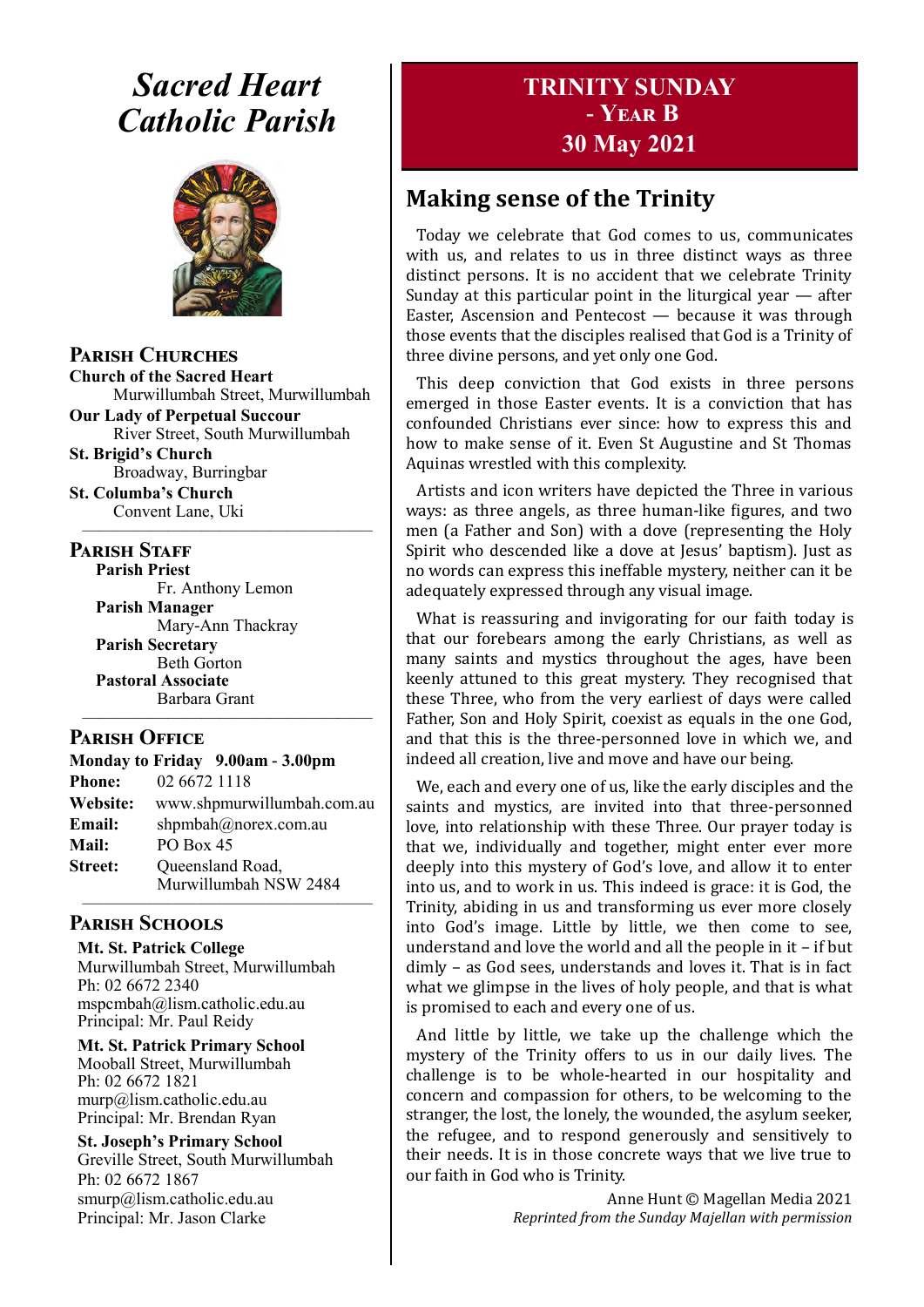# This week in the Parish 30 May - 6 June

| THE MOST HOLY TRINITY - Year B<br>8:00 am - Mass<br>10:00 am - Mass |
|---------------------------------------------------------------------|
| NO Mass today                                                       |
| NO Mass today                                                       |
| 8:15 am - Mass                                                      |
| 9:00 am - Legion of Mary - South Meeting Room                       |
| 9:00 am - 12 noon - First Holy Communion Retreat Day                |
| 9:30 am - Mass (Please note change of time)                         |
| 11:00 am - Baptism                                                  |
| 6:00 pm - Vigil Mass                                                |
| THE MOST HOLY BODY AND BLOOD OF CHRIST                              |
| - Year B                                                            |
| 8:00 am - Mass                                                      |
| 10:00 am - Mass - FIRST HOLY COMMUNION                              |
|                                                                     |



**Seating in the Church** Please remember to turn over the small **'Please Sit Here'** card where you sit in the church during Mass. This tells the volunteer cleaners where someone has been sitting during Mass.

# **Reconciliation**

Saturday : 5.30pm - 5.50pm Sunday: 7.30am - 7.50am

**First Holy Communion will be celebrated in the Parish next Sunday 6 June at the 10:00am Mass. Please keep these twenty eight children, and their families, in your prayers.** 

#### **SAVE THE DATE:**



 **PARISH PICNIC SUNDAY 20 JUNE**

# **Please Pray For:**

#### **Recently Deceased:**

Allan Halliwell (brother in law Robyn & Ray McCalman), John Dynan, Pattie McDonald, Abramo Zambelli, Theresa Clothier, Eric Lever.

#### **Anniversaries:**

Margaret Twohill, Kath Kavanagh, Kelvin Godwin.

# **Those Who Are Sick:**

Margaret Flannery, Marg Ellem, James Wallace, Donna Lee Pearson.

### *Readings for today and next Sunday:*  **TRINITY SUNDAY- Yr B**

Deut 4:32-34, 39-40; Rom 8:14-17; Mt 28:16-20 **The Most Holy BODY and BLOOD of CHRIST**  Ex 24:3-8; Heb 9:11-15; Mk 14:12-16, 22-26

# **Reading Roster:**

**Reading Roster - Corpus Christi 6pm Vigil:** Christine Wightley **Sunday 8am:** Kay Ryder **Sunday 10am:** Barbara Grant



#### **BAPTISMS**: Please welcome

 **Noah Paul Quinn** to our faith community.

## **MT ST PATRICK COLLEGE CREATIVE & PERFORMING ARTS SHOWCASE**

On **Tuesday 1st June and Wednesday 2nd June** the College will be staging a Creative and Performing Arts Showcase. **All are welcome to come along** and witness the talent at the school. There will be art exhibition as well as musical and dramatic performances by the College students.

**The Creative and Performing Arts Showcase will all take place at the College Gilbey Centre.** 

**Please come along for a free night of art and culture. Doors open at 6.30pm.**

# **MASS - What you need to know**

- all Masses will continue to be celebrated in Sacred Heart Church (*entry via main entrance only*) – country churches remain closed
- $\bullet$  sign in on arrival using our QR code or by giving your name and contact details to one of our hospitality team
- please remember to use the hand sanitiser provided
- seats are marked where you can sit
- please observe social distancing when coming forward for communion, and communion BY HAND only
- We are now able to have congregational singing
- church cleaned after each Mass
- covid-19 safety plan of action in place

Queries or concerns, please contact Mary-Ann in the Parish Office.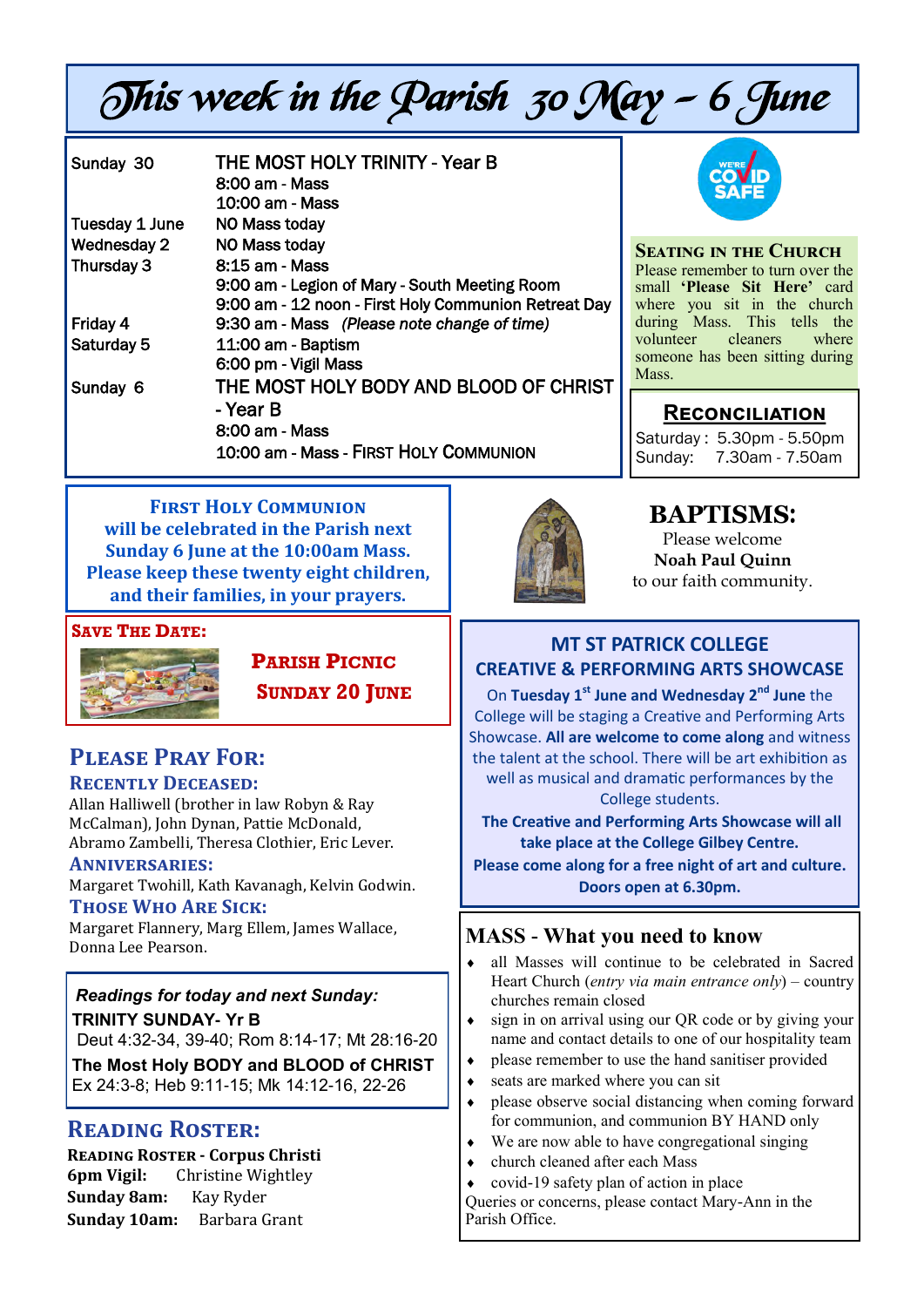### **Entrance Hymn:**

# **Firmly I Believe**

John Newman

- 1. Firmly I believe and truly God is Three and God is One; and I next acknowledge duly manhood taken by the Son.
- 2. And I trust and hope most fully in that manhood crucified; and each thought and deed unruly do to death, as he has done.
- 3. Simply to his grace and wholly light and life and strength belong, and I love supremely, solely, him the holy, him the strong.

#### **Communion Hymns:**

## **The Fullness of God**

Frank Andersen MSC

- 1. Deep in Christ I pray you know the power he can give! May your hidden self grow strong! And may you live strong in faith and built on love until you know how high and long, how wide and deep the fullness of God.
- 2. May the God of Jesus Christ, the Father we serve fill your mind that you may see, deep in your heart what hope his call now holds for you: his promise is true: to fill your heart with power to live the fullness of God.
- 3. Know the way you leant from Christ: to live life anew! Let your heart be drawn to him; Let Christ re-new the hope in you to grow into goodness and truth! And living so you'll come to know the fullness of God!

And living so you'll come to know the fullness of God!

## **Trinity Song**

Frank Andersen MSC

- 1. Father in my life I see. You are God, who walks with me, You hold my life in Your hands, close beside you, I will stand. I give all my life to you, Help me Father to be true. Spirit in my life I see,
- 2. Jesus in my life I see…
- 3. Spirit in my life I see …



# *~ Celebrating 50 Years ~*

# *St Joseph's Catholic Primary School South Murwillumbah 1970-2020*

St Joseph's extend a warm welcome to all those who have been a part of our 50 years of Catholic Education.

## *50th Celebration Week Events:*

*Sunday 8th August* 

**10am:** Mass of Celebration for our Anniversary at St Joseph's

**11am:** Morning tea - *share stories of times gone by.* 

**11am - 11:45am:** School tours - *see the transformation.* 

**11am - 12noon:** Museum - *artifacts to spark a memory.* 

*Tuesday 10th August*  **9am - 11am:** School Open Day

*Friday 13th August* 

**2:20pm:** Official opening of the History Pathway on our playground.

# *Hope to see you there!*

**RSVP: Friday 23rd July** Phone: 02 6672 1867 Email: smurp@lism.catholic.edu.au

If you have any photos or memories of your time at our school, could you please drop them in to the office or email them to St Josephs or to the Sacred Heart Parish Office and they will be scanned and saved to rebuild our history book.

smurp@lism.catholic.edu.au shpmbah@norex.com.au

### **Recessional Hymn:**

## **Christ Be Our Light**

Bernadette Farrell OCP

1. Longing for light, we wait in darkness. Longing for truth, we turn to you. Make us your own, your holy people, Light for the world to see.

*Refrain: Christ be our light! Shine in our hearts; Shine through the darkness. Christ be our light! Shine in your church gathered today.* 

- 2. Longing for peace, our world is troubled. Longing for hope, many despair. Your word alone has pow'r to save us, Make us your living voice.
- 3. Longing for food, many are hungry. Longing for water, many still thirst. Make us your bread, broken for others, shared until all are fed. (Used with permission: One License A-641466)